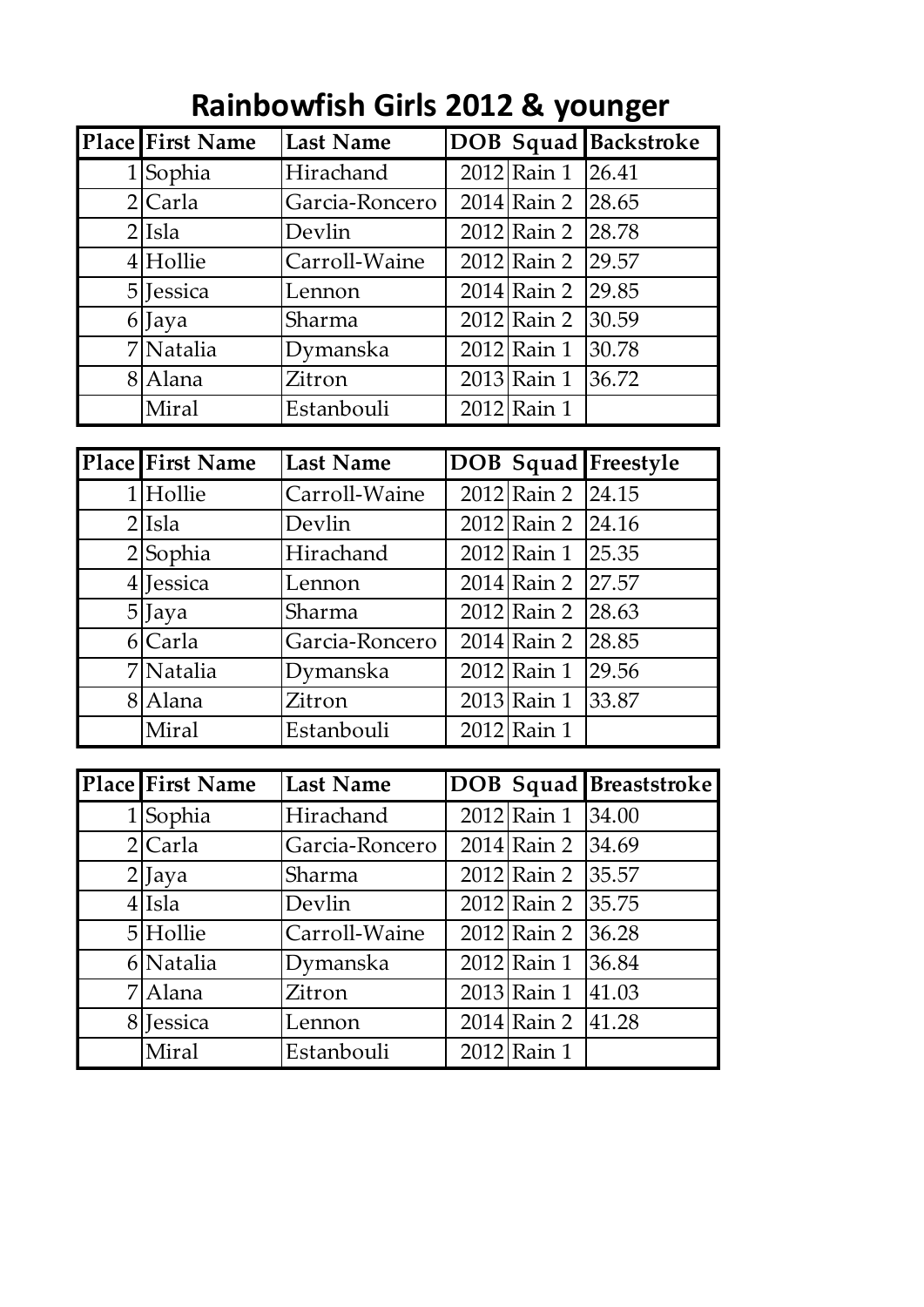| <b>Place First Name</b> | <b>Last Name</b> |                   | <b>DOB Squad Backstroke</b> |
|-------------------------|------------------|-------------------|-----------------------------|
| $1 $ Grace              | Denison          | 2011 Rain 2 24.31 |                             |
| 2 Viktorija             | Mackonyte        | 2010 Rain 1       | 30.00                       |
| Monica                  | Kiedrowski       | 2011 Rain 1       |                             |
| Chloe                   | Baba             | $2010$ Rain 2     |                             |
| Lana                    | Abuklam          | 2010 Rain 2       |                             |
| zahra                   | jassim           | 2010 Rain 1       |                             |
| Marta                   | Dukhnych         | 2008 Rain 1       |                             |
| Sagal                   | Ali              | 2007 Rain 2       |                             |
| Ougbad                  | Ali              | 2006 Rain 2       |                             |

## **Rainbowfish Girls 2011 & older**

|   | <b>Place First Name</b> | <b>Last Name</b> |                   | <b>DOB Squad Freestyle</b> |
|---|-------------------------|------------------|-------------------|----------------------------|
| 1 | <b>Grace</b>            | Denison          | 2011 Rain 2 23.59 |                            |
|   | 2 Viktorija             | Mackonyte        | $2010$ Rain 1     | 26.68                      |
|   | Monica                  | Kiedrowski       | 2011 Rain 1       |                            |
|   | Chloe                   | Baba             | $2010$ Rain 2     |                            |
|   | Lana                    | Abuklam          | $2010$ Rain 2     |                            |
|   | zahra                   | jassim           | $2010$ Rain 1     |                            |
|   | Marta                   | Dukhnych         | 2008 Rain 1       |                            |
|   | Sagal                   | Ali              | 2007 Rain 2       |                            |
|   | Ougbad                  | Ali              | 2006 Rain 2       |                            |

| Place First Name | <b>Last Name</b> |                   | DOB Squad Breaststroke |
|------------------|------------------|-------------------|------------------------|
| $1 $ Grace       | Denison          | 2011 Rain 2 34.46 |                        |
| 2 Viktorija      | Mackonyte        | $2010$ Rain 1     | 35.47                  |
| Monica           | Kiedrowski       | 2011 Rain 1       |                        |
| Chloe            | Baba             | $2010$ Rain 2     |                        |
| Lana             | Abuklam          | 2010 Rain 2       |                        |
| zahra            | jassim           | 2010 Rain 1       |                        |
| Marta            | Dukhnych         | 2008 Rain 1       |                        |
| Sagal            | Ali              | 2007 Rain 2       |                        |
| Ougbad           | Ali              | 2006 Rain 2       |                        |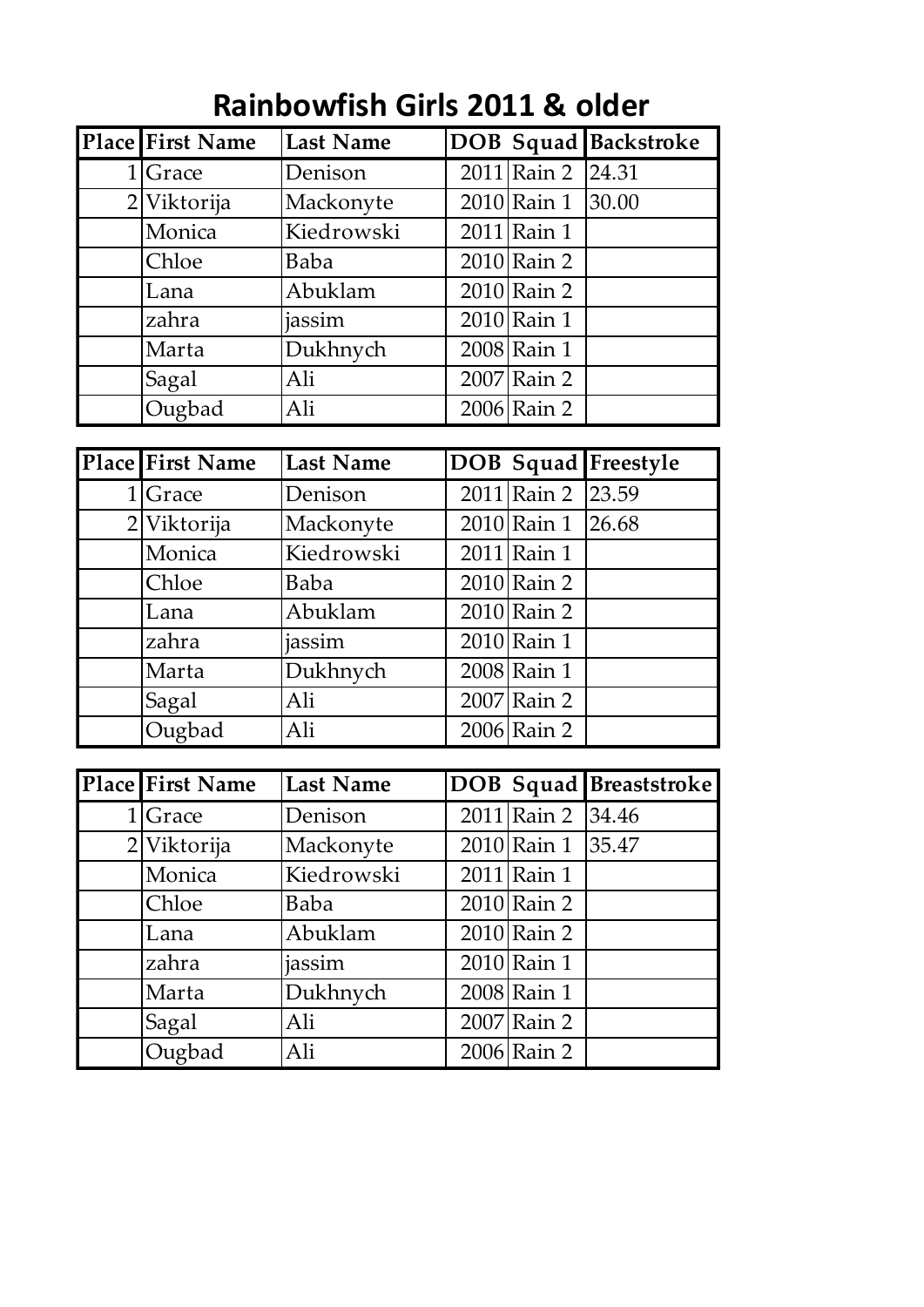| <b>Place First Name</b> | Last Name |                   | <b>DOB</b> Squad Backstroke |
|-------------------------|-----------|-------------------|-----------------------------|
| 1 William               | Peters    | 2014 Rain 1 28.66 |                             |
| 2 Massimiliano Pesce    |           | 2012 Rain 1 29.44 |                             |
| 3 Ravi                  | Singh     | 2012 Rain 2 32.37 |                             |
| $4$  Avyaya             | Sharma    | 2012 Rain 1 32.56 |                             |
| $5$ Felix               | Koltai    | 2013 Rain 1 34.19 |                             |
| Curtis                  | James     | $2013$ Rain 1     |                             |

## **Rainbowfish Boys 2012 & younger**

| <b>Place First Name</b> | Last Name |                   | DOB Squad Freestyle |
|-------------------------|-----------|-------------------|---------------------|
| 1 William               | Peters    | 2014 Rain 1 23.43 |                     |
| $2$ Avyaya              | Sharma    | 2012 Rain 1 26.47 |                     |
| 3 Massimiliano Pesce    |           | 2012 Rain 1 27.85 |                     |
| $4$ Felix               | Koltai    | 2013 Rain 1 28.50 |                     |
| 5 Ravi                  | Singh     | 2012 Rain 2 29.66 |                     |
| <b>Curtis</b>           | James     | 2013 Rain 1       |                     |

| Place First Name     | <b>Last Name</b> |                   | <b>DOB</b> Squad Breaststroke |
|----------------------|------------------|-------------------|-------------------------------|
| 1 William            | Peters           | 2014 Rain 1 32.50 |                               |
| $2$ Avyaya           | Sharma           | 2012 Rain 1 35.53 |                               |
| $3$ Felix            | Koltai           | 2013 Rain 1 35.80 |                               |
| 4 Massimiliano Pesce |                  | 2012 Rain 1 37.19 |                               |
| $5$ Ravi             | Singh            | 2012 Rain 2 42.93 |                               |
| Curtis               | James            | $2013$ Rain 1     |                               |